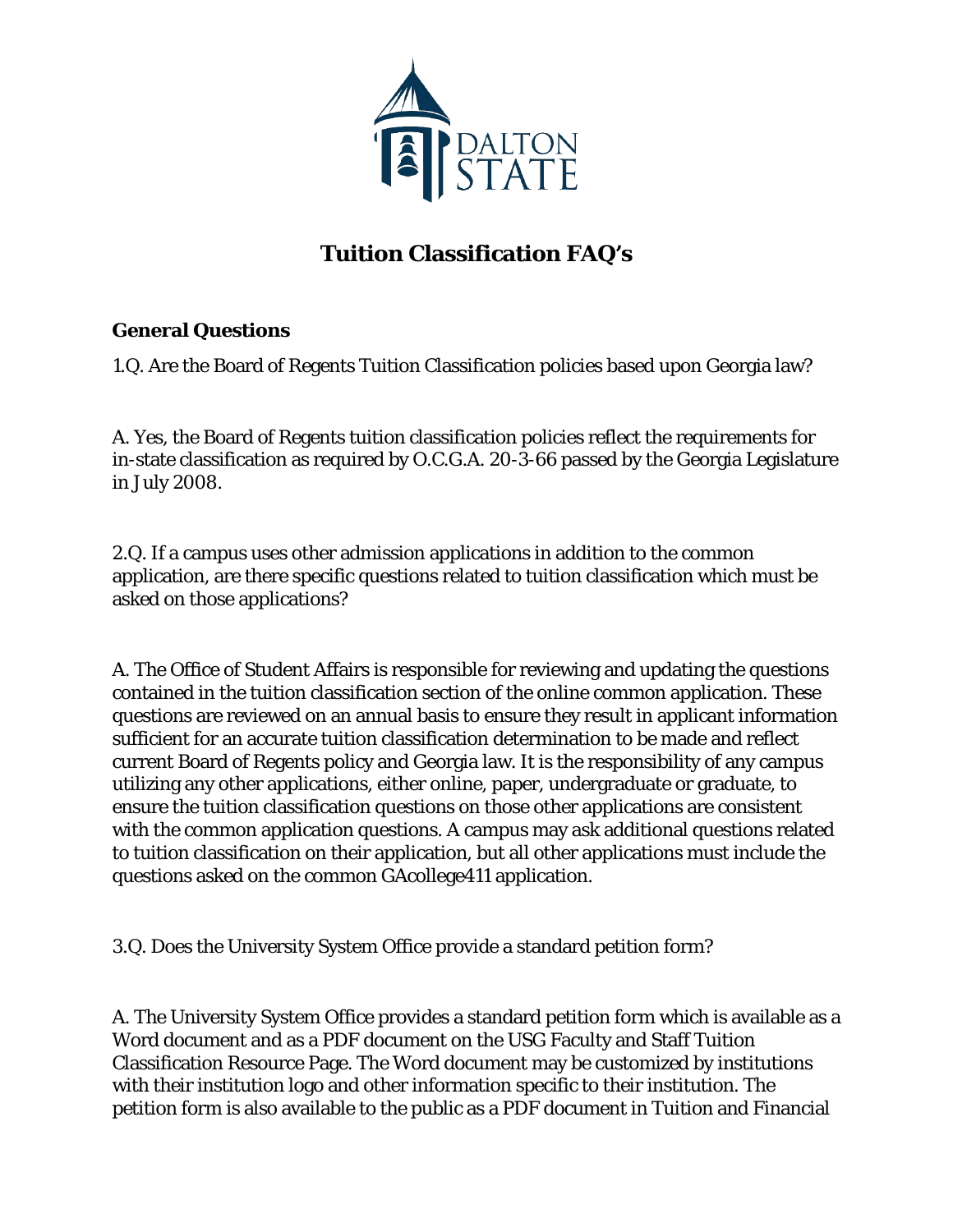

Aid section of both the Students and the High School Counselors, Graduation Coaches and Advisors sections of the Student Affairs website.

4.Q. Does the University System Office provide sample waiver application forms?

A. The University System Office provides sample waiver forms which can be found on the USG Faculty and Staff Tuition Classification Resource Page. The sample waiver forms may be customized by the institutions.

5.Q. Are days or months counted when determining if a student has been domiciled in Georgia for the required period of twelve continuous months immediately preceding the first day of classes for the term an in-state classification is sought?

A. Board of Regents policy 4.3.2 states that domicile must have been established and maintained in the state for a period of at least twelve consecutive months immediately preceding the first day of classes for the term in order for a student to be classified as instate. As a result, months, not days, are counted when determining if a student has been domiciled in the state for a sufficient period of time. In other words, a student who established domicile on August 30th, 2010 could be considered for in-state classification for a term that begins on August 15th, 2011.

6.Q. Can an individual qualify for in-state status based solely on his/her marriage to a Georgia resident?

A. A student cannot be classified as in-state based solely on his/her marriage to a Georgia resident. Just as a student does not automatically lose his/her Georgia residency by marrying an individual from another state, it cannot be presumed that a student has assumed the domicile of his/her spouse solely by virtue of marriage. A student must demonstrate that he/she has established and maintained domicile in Georgia for the 12 consecutive months immediately prior to the first day of classes for the term the in-state classification is sought in order to be classified as in-state. When determining if a student has been domiciled in the state, marriage to a Georgia resident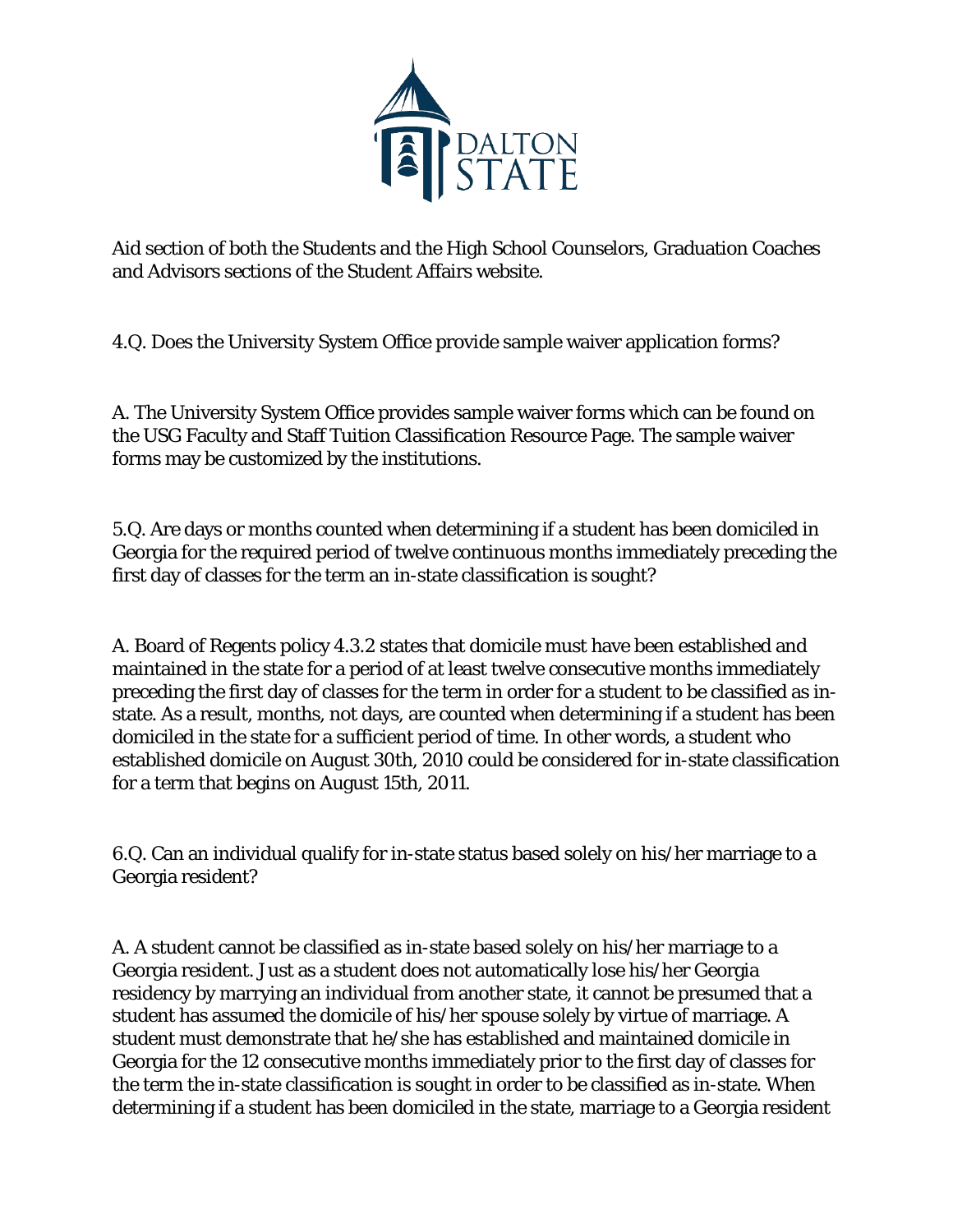

would be one factor considered and would potentially help establish the student's reason for coming to and/or remaining in the state. A student may be awarded the Nonresident Student Waiver based on his/her marriage to an individual who has been domiciled in the state for at least 12 consecutive months immediately preceding the first day of classes.

7.Q. What should be taken into consideration when evaluating a student who is under the age of 24 and is claiming to be independent?

A. Board of Regents policy 4.3.2.1 defines a dependent student as "an individual under the age of 24 who receives financial support from a parent or United States courtappointed legal guardian" and an independent student as "an individual who is not claimed as a dependent on the federal or state income tax returns of a parent or United State court-appointed legal guardian, and whose parent or guardian has ceased to provide support and rights to that individual's care, custody, and earnings."

A student who is under the age of 24 is assumed to be dependent, and therefore assumes the domicile of his/her parent(s) or US court-appointed guardian, unless they provide proof that they are not receiving support from their parent(s) or US court-appointed guardian. Consequently, a student under the age of 24 may be considered as an independent student if he/she provides documentation showing income and/or nonparental financial support sufficient to live in Georgia. We recommend viewing the Federal Poverty Guidelines (http://aspe.hhs.gov/poverty/index.shtml) to determine an amount that may be considered sufficient to live in the state. Students are not required to meet the actual dollar amount as the amount may be adjusted based on factors specific to a local area and the student's specific situation. Income and non-parental financial support may include income earned through employment, benefits provided by the state of Georgia, such as food stamps, and support provided by others (relatives, boyfriend/girlfriend, etc) such as free or reduced room and board. Support originating from outside of the state cannot be taken into consideration as this indicates the maintenance of ties outside of the state. Students who are claimed as a dependent on the taxes of his/her parent(s) typically cannot be considered independent.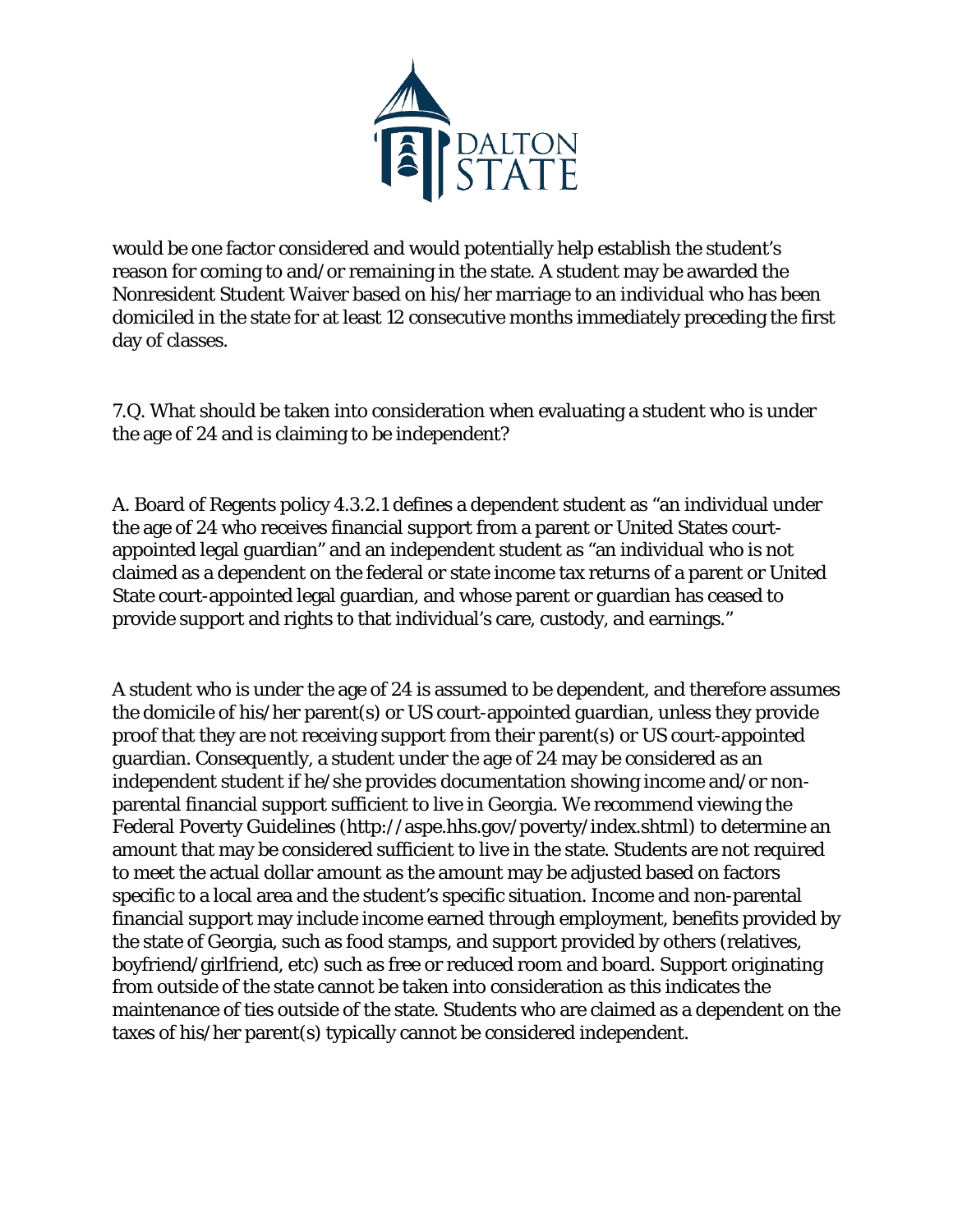

8.Q. Can a student who has moved to the state and whose only source of income is from a trust be classified as in-state?

A. In order to be classified as an in-state student, a student must demonstrate that he/she has established and maintained domicile in the state for at least 12 consecutive months immediately preceding the first day of classes for the term the in-state classification is sought. A dependent student's domicile is assumed to be that of his/her parents unless they demonstrate that they are independent. Income from a trust may be taken into consideration when determining if a student is independent; however, the student would still need to demonstrate that they have established and maintained domicile in the state for 12 consecutive months immediately preceding the first day of classes. In other words, although a student may be considered independent based on the trust income, if the documentation indicates they moved to the state to attend school and/or have not taken sufficient steps to suggest that domicile has been established and maintained, an in-state classification would not be warranted. Georgia residents would be expected to have filed state income tax on any income earned as a result of the trust.

9.Q. If an applicant informs a campus that he/she mistakenly answered a question in the tuition classification section of the admission application incorrectly, should he/she be required to complete a petition or may the information be corrected in another way?

A. An institution may permit an applicant to submit a notarized statement to correct an error in answering a tuition classification question on the application. The notarized statement may be used in these situations in lieu of a completed petition.

10.Q. Can a student under the age of 24 be considered for in-state classification based upon a step-parent?

A. A dependent student may be evaluated as a dependent of a step-parent provided the step-parent and parent file their taxes jointly and claim the child as a dependent. In order to be classified as in-state, documentation would also need to be provided showing the step-parent had established and maintained domicile in Georgia for the 12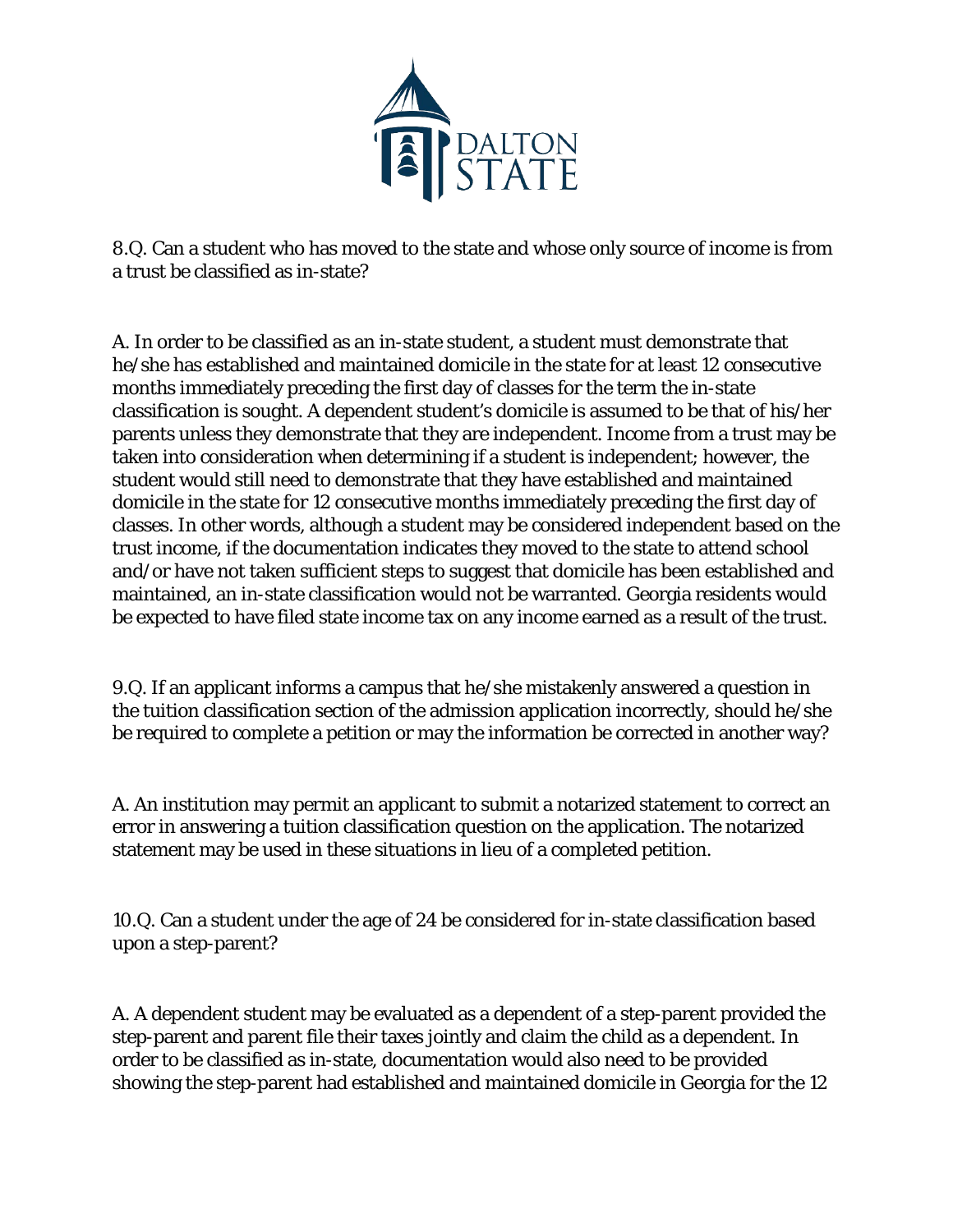

consecutive months immediately preceding the term the in-state classification is requested.

11.Q. Can a student over the age of 24 who was previously classified as in-state at one institution retain that classification if they move outside of Georgia and then apply to another institution?

A. BOR Policy allows an independent student classified as in-state to retain that classification if they relocate out of state TEMPORARILY but then return to Georgia within 12 months of leaving the state.

BOR policy also allows a dependent student to remain classified as in-state even if the domicile of his/her parent changes, provided the student remains continuously enrolled.

BOR poIicy does not allow an independent student who moves from Georgia and establishes their domicile outside of the state to be classified as in-state when transferring from one USG institution to another, even if remaining continuously enrolled when transferring.

12.Q. Can a dependent student who was classified as an in-state student at a TCSG institution be granted in-state status upon transferring to a USG institution if his/her parents have since moved out-of-state?

A. Yes, provided the dependent student remains continuously enrolled during his/her transition from the TCSG institution to the USG institution, the student may be evaluated based on his/her circumstances while enrolled as an in-state student at the TCSG institution. The student would need to provide overwhelming evidence that he/she would have been eligible for an in-state classification as outlined in BOR Policy 4.3.2 at that time and the student must have remained continuously enrolled.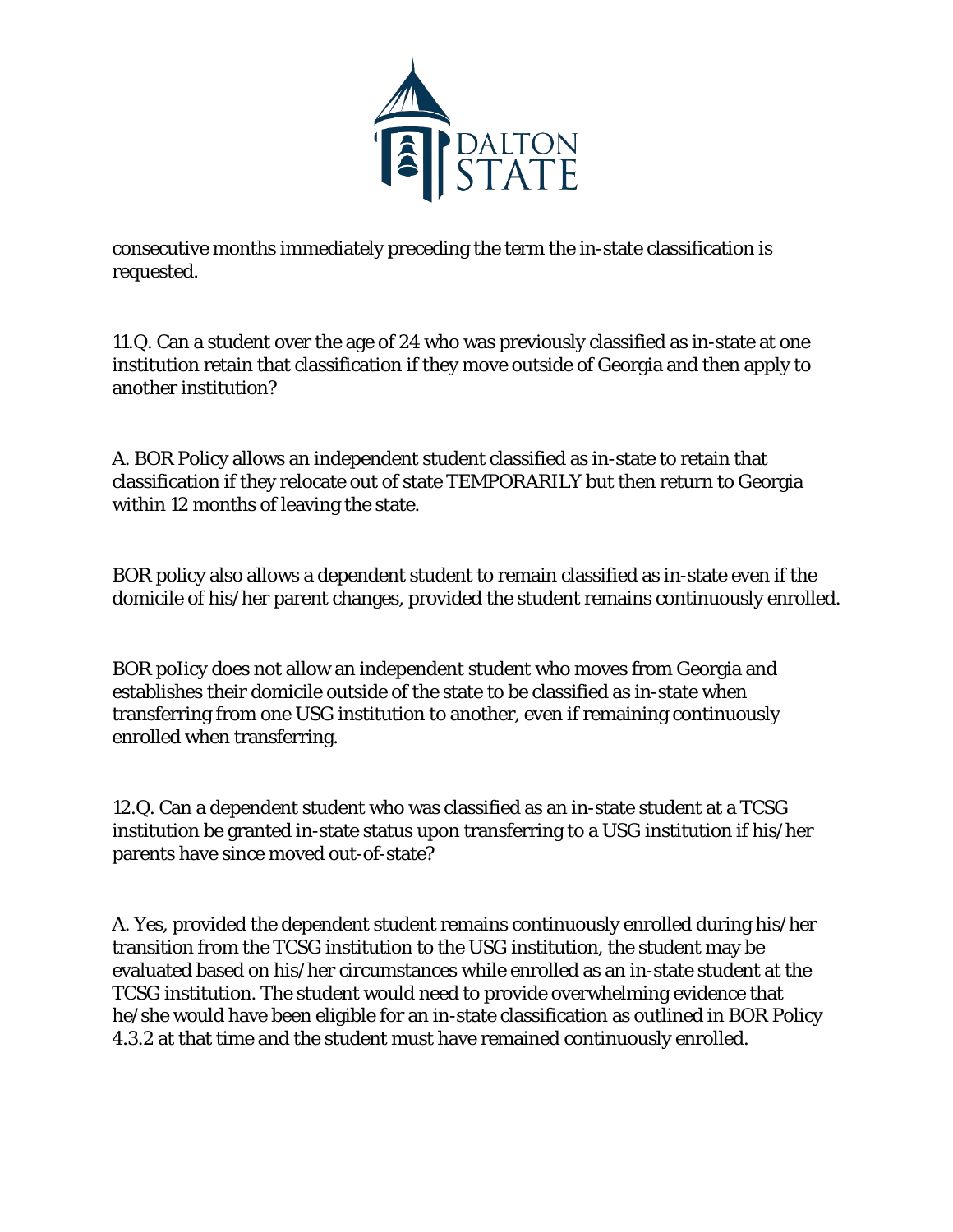

13.Q. Can a General Education Diploma (GED) awarded in Georgia be considered the equivalent of graduation from a Georgia high school for the purpose of determining dependent student eligibility for in-state as outlined in BOR policy 4.3.4?

A. Yes, a GED awarded in Georgia may be considered the equivalent of graduation from a Georgia high school for the purpose of determining the eligibility of a dependent student for in-state classification.

14.Q. What Georgia Code requires any individual who drives in the state to obtain a Georgia driver's license within 30 days of establishing residency?

A. Official Code of Georgia Annotated (O.C.G.A.) 40-5-20 states "any person who is a resident of this state for 30 days shall obtain a Georgia driver's license before operating a motor vehicle in this state."

15.Q. Can a USG undergraduate student classified as in-state retain that classification when graduating and then immediately enrolling as a graduate student?

A. Yes, a USG student who originally qualified as an in-state dependent student based on his or her Georgia-domiciled parent or U.S. court-appointed legal guardian may retain that classification upon graduating and then immediately enrolling in a graduate program. The student may be classified as an in-state graduate student provided:

- There is no evidence that the original classification was made in error; and,
- The student remained continuously enrolled when graduating and then reenrolling.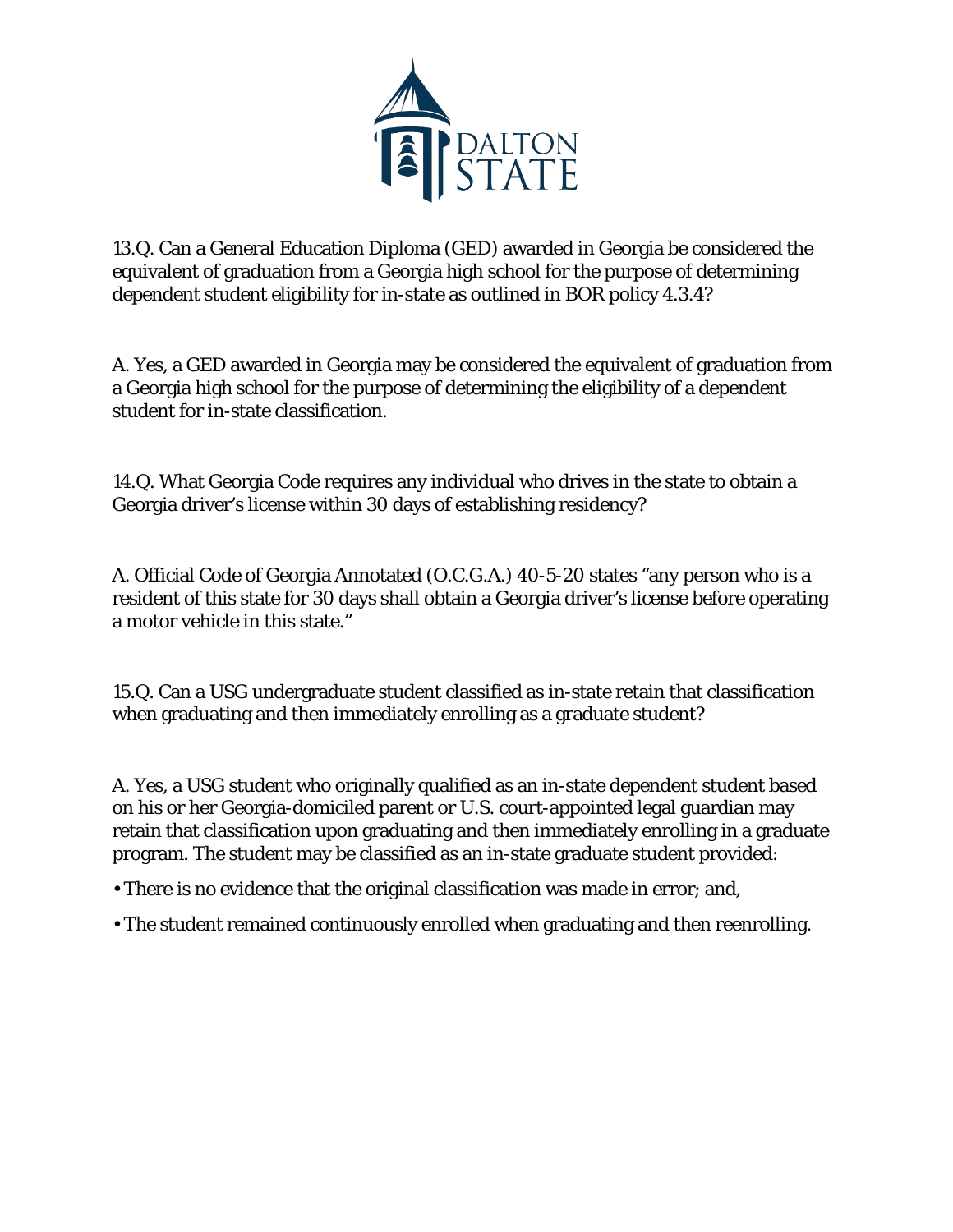

## **Non-Citizen Students**

1.**Q.** What categories of non-citizens may be considered for in-state classification?

**A.** [Board of Regents policy 4.3.2.3](http://www.usg.edu/policymanual/section4/policy/4.3_student_residency/#p4.3.2.3_classification_of_students_for_tuition_purposes) addresses the tuition classification of students who are not citizens of the United States. According to the policy, "lawful permanent residents, refugees, asylees, or other eligible noncitizens as defined by federal Title IV regulations may be extended the same consideration as citizens of the United States in determining whether they qualify for in-state classification." A list of eligible categories of noncitizens that may be considered for in-state classification and the necessary documentation may be found in Table 1 of the [Manual for Determining Tuition](http://www.usg.edu/assets/student_affairs/documents/TuitionClassManual.pdf)  [Classification and Awarding Out-of-State Tuition Waivers.](http://www.usg.edu/assets/student_affairs/documents/TuitionClassManual.pdf) Additional information regarding "eligible noncitizens" may be found in Volume 1 - Student Eligibility, Chapter 2 - Citizenship, of the [Federal Student Aid Handbook](http://ifap.ed.gov/ifap/byAwardYear.jsp?type=fsahandbook&awardyear=2009-2010) maintained by the United States Department of Education. Noncitizen students who are not in a status listed in Table 1, including those who are unable to provide documentation of their current, legal status in the United States must not be classified as in-state.

Students who are in a current, legal status in the United States may be considered for an out-of-state tuition waiver. Those students who are not in a current, legal status may not be awarded an out-of-state tuition waiver.

2.**Q.** Can a student in Temporary Protected Status (TPS) be classified as an in-state student?

**A.** No, Temporary Protected Status (TPS) is not a category of eligible non-citizen as defined by the Federal Title IV regulations. Therefore, per Georgia code (O.C.G.A. 20-3- 66) and Board of Regents policy 4.3.2.3, students in this status are not eligible to be classified as in-state.

3.**Q.** Can a student who has applied for asylum be classified as an in-state student?

**A.** Students who have applied for asylum may not be considered for in-state classification until they provide documentation showing they have been granted asylum.

4.**Q.** Can a student who has applied for lawful permanent resident status be classified as an in-state student?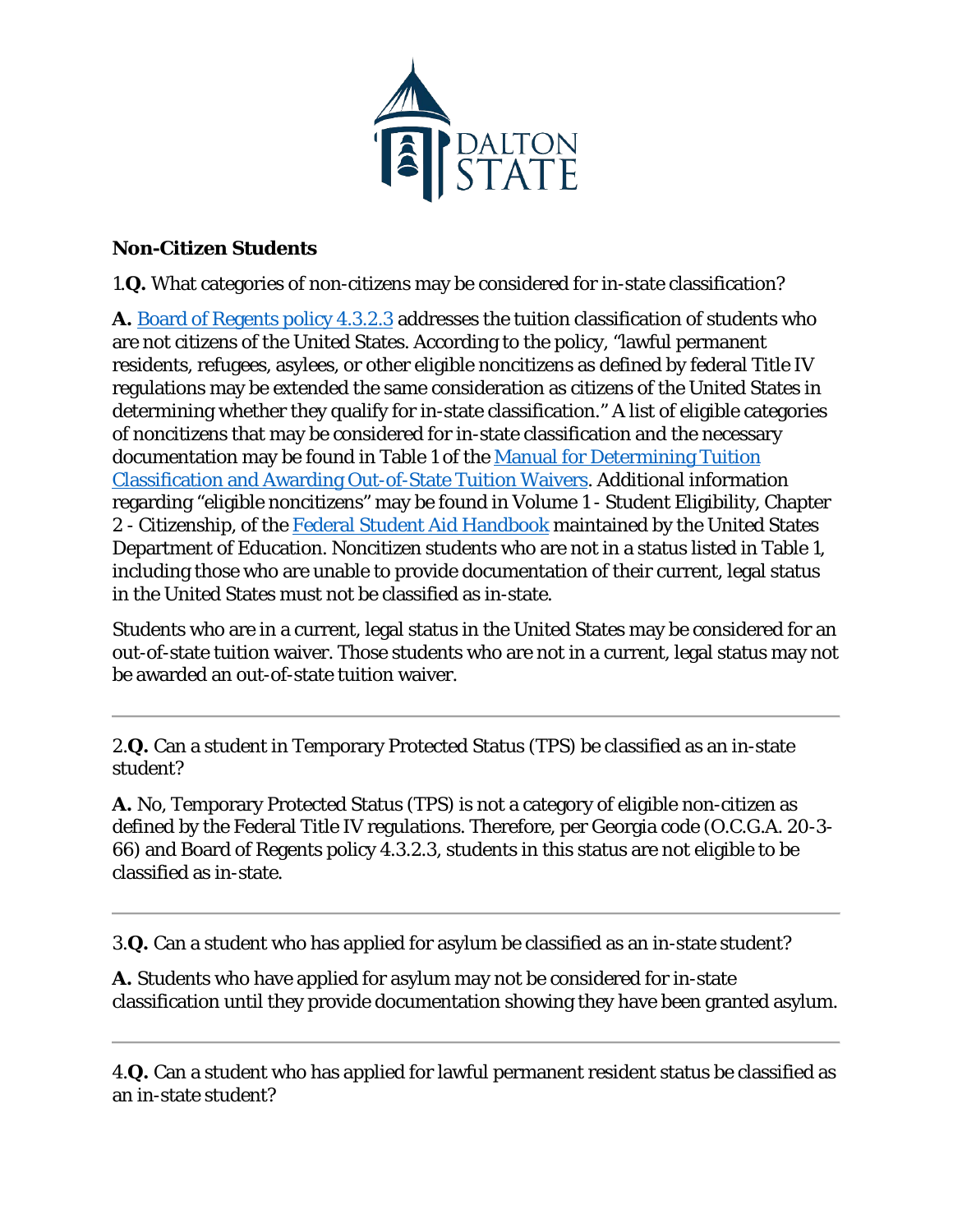

**A.** Students who have applied for lawful permanent resident status cannot be considered for in-state classification until they have been granted lawful permanent resident status, unless they are currently in a status which falls under "eligible noncitizen" as defined by the Federal Title IV regulations.

5.**Q.** Can a lawful permanent resident be considered for an in-state classification if he/she only recently become a permanent resident?

**A.** Yes, due to the processing time it usually takes for an application for lawful permanent residency to be approved by USCIS, a student is not required to be in that status for the twelve months prior to the first day of classes for the term he/she wishes to be classified as in-state. The student must be a lawful permanent resident at the time the in-state classification is granted and the student must meet the other requirements for in-state classification as outlined in BOR policy.

## **Military Students**

1.Q. Should all students who are a member of the military, or a dependent of a member of the military, initially be classified as out-of-state and required to petition for in-state classification?

A. No, students who are a member of the military, or a dependent of a member of the military, should not be automatically initially classified as out-of-state and required to complete a petition in order to be considered for in-state classification unless information provided by the student on his/her application indicates the student, or the dependent student's parent, has maintained ties to another state and/or has not assumed the responsibilities of an individual domiciled in Georgia (i.e. registering vehicle in the state, paying state income taxes, etc). If all of the information provided on the application indicates that domicile has been established and maintained in Georgia for the 12 consecutive months immediately preceding the first day of classes for the term, then the student should be classified as in-state. Members of the military stationed and/or living in Georgia but listing another state as their state of legal residence for the purpose of filing (or not filing) state income taxes, typically will not meet the requirements for an in-state classification; however, the military member and/or his/her dependent may be eligible for the Military Personnel out-of-state tuition waiver.